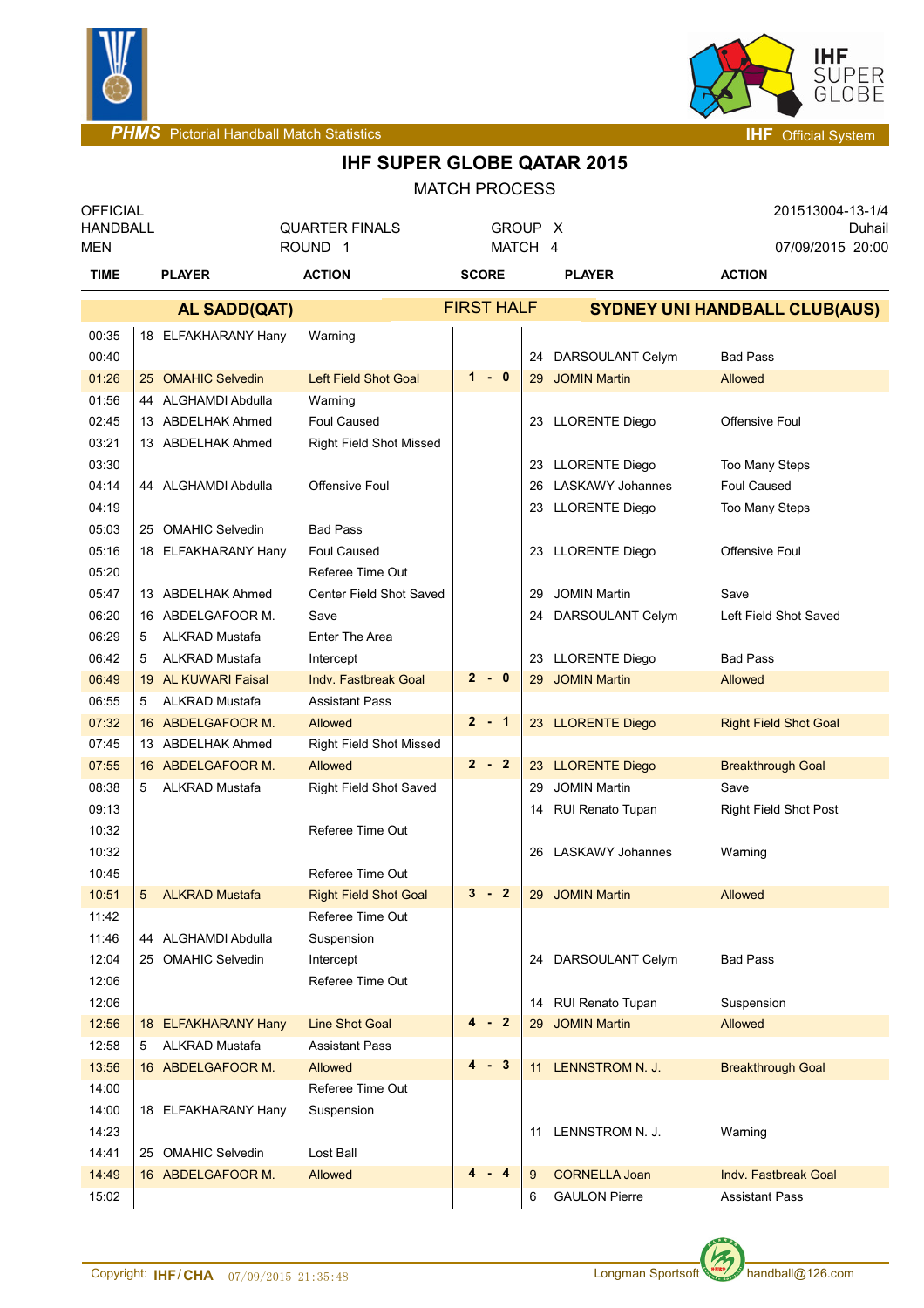



## **IHF SUPER GLOBE QATAR 2015**

MATCH PROCESS

| <b>OFFICIAL</b><br><b>HANDBALL</b><br>MEN |   | <b>QUARTER FINALS</b><br>ROUND <sub>1</sub> | GROUP X<br>MATCH 4              |                   |    | 201513004-13-2/4<br>Duhail<br>07/09/2015 20:00 |                                      |
|-------------------------------------------|---|---------------------------------------------|---------------------------------|-------------------|----|------------------------------------------------|--------------------------------------|
| <b>TIME</b>                               |   | <b>PLAYER</b>                               | <b>ACTION</b>                   | <b>SCORE</b>      |    | <b>PLAYER</b>                                  | <b>ACTION</b>                        |
|                                           |   | <b>AL SADD(QAT)</b>                         |                                 | <b>FIRST HALF</b> |    |                                                | <b>SYDNEY UNI HANDBALL CLUB(AUS)</b> |
| 15:37                                     |   |                                             | Referee Time Out                |                   |    |                                                |                                      |
| 15:39                                     |   |                                             |                                 |                   | 6  | <b>GAULON Pierre</b>                           | Suspension                           |
| 16:04                                     | 5 | <b>ALKRAD Mustafa</b>                       | Right Field Shot Post           |                   |    |                                                |                                      |
| 16:12                                     |   | 44 ALGHAMDI Abdulla                         | <b>Line Shot Goal</b>           | $5 - 4$           | 29 | <b>JOMIN Martin</b>                            | Allowed                              |
| 16:28                                     | 5 | <b>ALKRAD Mustafa</b>                       | <b>Foul Caused</b>              |                   | 24 | DARSOULANT Celym                               | Offensive Foul                       |
| 16:55                                     | 5 | <b>ALKRAD Mustafa</b>                       | <b>Center Field Shot Missed</b> |                   |    |                                                |                                      |
| 17:15                                     |   |                                             |                                 |                   |    |                                                | Team Time Out                        |
| 17:47                                     |   |                                             |                                 |                   | 9  | CORNELLA Joan                                  | Too Many Steps                       |
| 18:31                                     |   | 25 OMAHIC Selvedin                          | <b>Center Field Shot Goal</b>   | 6<br>- 4          | 29 | <b>JOMIN Martin</b>                            | Allowed                              |
| 19:10                                     |   | 16 ABDELGAFOOR M.                           | Save                            |                   | 8  | <b>BONNIN Pierre</b>                           | Right Wing Shot Saved                |
| 19:48                                     |   | 25 OMAHIC Selvedin                          | Left Field Shot Saved           |                   | 29 | <b>JOMIN Martin</b>                            | Save                                 |
| 19:54                                     |   | 44 ALGHAMDI Abdulla                         | <b>Line Shot Goal</b>           | $7 - 4$           | 29 | <b>JOMIN Martin</b>                            | Allowed                              |
| 20:37                                     |   |                                             |                                 |                   | 28 | <b>KROCZEK Mateusz</b>                         | <b>Right Wing Shot Missed</b>        |
| 20:47                                     |   | 18 ELFAKHARANY Hany                         | <b>Bad Receive</b>              |                   | 9  | CORNELLA Joan                                  | Steal                                |
| 20:52                                     |   | 16 ABDELGAFOOR M.                           | Allowed                         | $7 - 5$           |    | 14 RUI Renato Tupan                            | <b>Breakthrough Goal</b>             |
| 21:34                                     | 5 | <b>ALKRAD Mustafa</b>                       | <b>Right Field Shot Saved</b>   |                   | 29 | <b>JOMIN Martin</b>                            | Save                                 |
| 21:40                                     |   | 16 ABDELGAFOOR M.                           | <b>Allowed</b>                  | $7 - 6$           | 28 | <b>KROCZEK Mateusz</b>                         | <b>Right Field Shot Goal</b>         |
| 21:50                                     |   |                                             |                                 |                   | 26 | <b>LASKAWY Johannes</b>                        | <b>Assistant Pass</b>                |
| 22:18                                     |   | 18 ELFAKHARANY Hany                         | <b>Center Field Shot Goal</b>   | $8 - 6$           | 29 | <b>JOMIN Martin</b>                            | Allowed                              |
| 22:25                                     |   | 16 ABDELGAFOOR M.                           | Allowed                         | $-7$<br>8         | 9  | <b>CORNELLA Joan</b>                           | <b>Indv. Fastbreak Goal</b>          |
| 22:57                                     |   | 44 ALGHAMDI Abdulla                         | <b>Line Shot Goal</b>           | $9 - 7$           | 29 | <b>JOMIN Martin</b>                            | <b>Allowed</b>                       |
| 23:00                                     | 5 | <b>ALKRAD Mustafa</b>                       | <b>Assistant Pass</b>           |                   |    |                                                |                                      |
| 23:12                                     |   |                                             |                                 |                   | 8  | <b>BONNIN Pierre</b>                           | Line Shot Missed                     |
| 24:04                                     |   | 25 OMAHIC Selvedin                          | Center Field Shot Saved         |                   | 29 | <b>JOMIN Martin</b>                            | Save                                 |
| 24:14                                     |   |                                             |                                 |                   | 20 | HOLLAND L. Simon                               | Left Field Shot Missed               |
| 25:11                                     |   |                                             |                                 |                   | 20 | <b>HOLLAND L. Simon</b>                        | Warning                              |
| 25:22                                     |   |                                             | Team Time Out                   |                   |    |                                                |                                      |
| 25:41                                     |   | 13 ABDELHAK Ahmed                           | <b>Right Field Shot Saved</b>   |                   |    | 29 JOMIN Martin                                | Save                                 |
| 26:44                                     |   |                                             | Referee Time Out                |                   |    |                                                |                                      |
| 26:58                                     |   | 16 ABDELGAFOOR M.                           | Save                            |                   |    | 14 RUI Renato Tupan                            | Left Field Shot Saved                |
| 27:36                                     |   | 18 ELFAKHARANY Hany                         | Line Shot Post                  |                   |    |                                                |                                      |
| 27:55                                     |   |                                             |                                 |                   | 6  | <b>GAULON Pierre</b>                           | Team Fastbreak Missed                |
| 28:19                                     |   | 44 ALGHAMDI Abdulla                         | <b>Line Shot Goal</b>           | $10 - 7$          | 29 | <b>JOMIN Martin</b>                            | Allowed                              |
| 28:23                                     |   | 22 CHEROUVEIM S.                            | <b>Assistant Pass</b>           |                   |    |                                                |                                      |
| 28:42                                     |   | 44 ALGHAMDI Abdulla                         | 7M Received                     |                   | 6  | <b>GAULON Pierre</b>                           | 7M Caused                            |
| 29:04                                     |   | 16 ABDELGAFOOR M.                           | Allowed                         | $10 - 8$          | 6  | <b>GAULON Pierre</b>                           | <b>7M-Throw Goal</b>                 |
| 29:55                                     |   | 13 ABDELHAK Ahmed                           | Lost Ball                       |                   |    | 23 LLORENTE Diego                              | <b>Error Caused</b>                  |
| 29:59                                     |   | 16 ABDELGAFOOR M.                           | Allowed                         | $10 - 9$          |    | 23 LLORENTE Diego                              | Indv. Fastbreak Goal                 |
|                                           |   |                                             |                                 |                   |    |                                                |                                      |

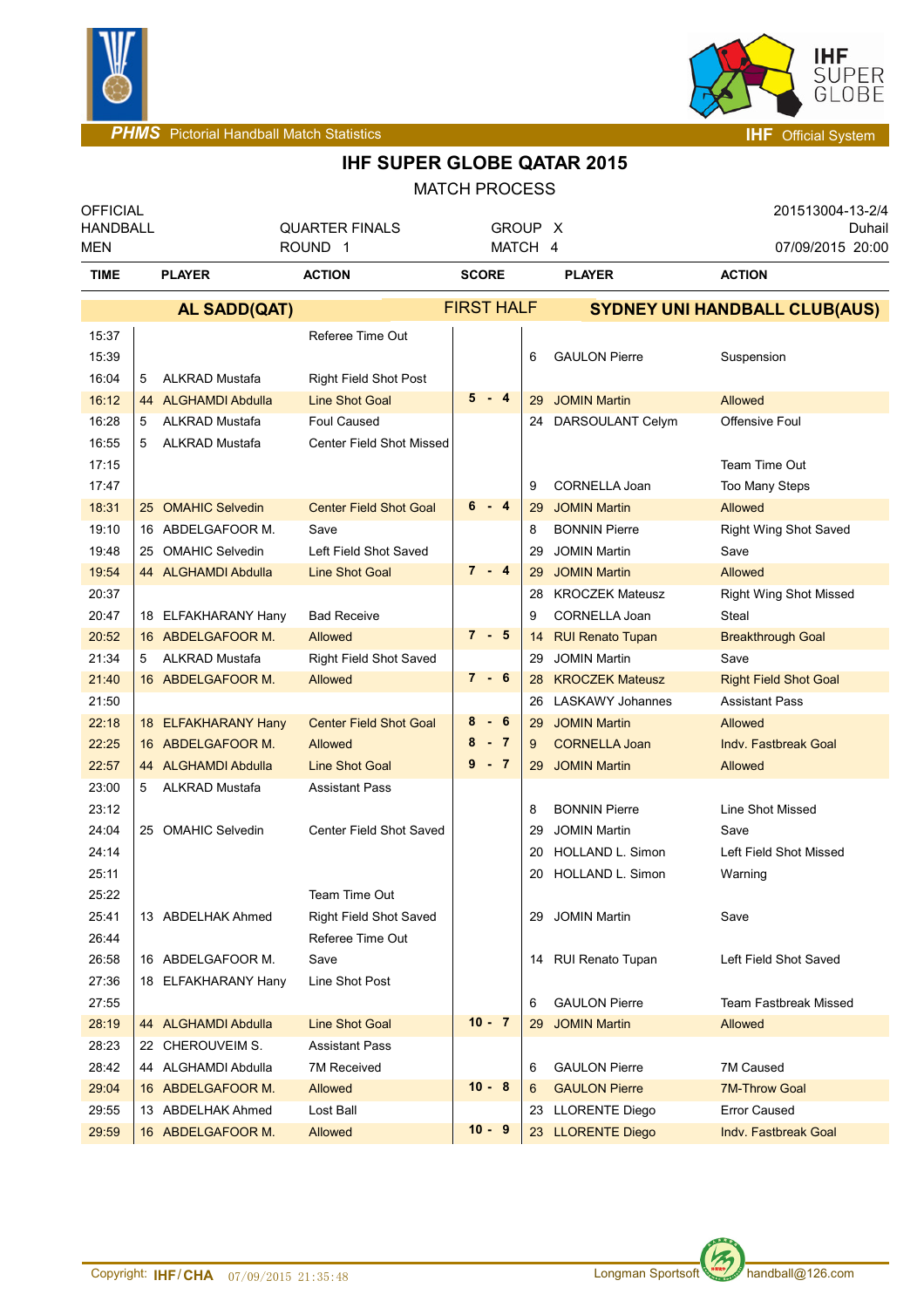



## **IHF SUPER GLOBE QATAR 2015**

MATCH PROCESS

| <b>OFFICIAL</b><br><b>HANDBALL</b><br>MEN |    |                                         | <b>QUARTER FINALS</b><br>ROUND <sub>1</sub> |                    | GROUP X<br>MATCH 4 |          |                                              | 201513004-13-3/4<br>Duhail<br>07/09/2015 20:00 |  |  |
|-------------------------------------------|----|-----------------------------------------|---------------------------------------------|--------------------|--------------------|----------|----------------------------------------------|------------------------------------------------|--|--|
| <b>TIME</b>                               |    | <b>PLAYER</b>                           | <b>ACTION</b>                               |                    | <b>SCORE</b>       |          | <b>PLAYER</b>                                | <b>ACTION</b>                                  |  |  |
|                                           |    | <b>AL SADD(QAT)</b>                     |                                             | <b>SECOND HALF</b> |                    |          | <b>SYDNEY UNI HANDBALL CLUB(AUS)</b>         |                                                |  |  |
| 00:29                                     |    | 25 OMAHIC Selvedin                      | <b>Bad Pass</b>                             |                    |                    |          | 23 LLORENTE Diego                            | Intercept                                      |  |  |
| 01:04                                     |    | 16 ABDELGAFOOR M.                       | Save                                        |                    |                    |          | 23 LLORENTE Diego                            | Center Field Shot Saved                        |  |  |
| 01:53                                     |    | 15 ALBISHI Fahad                        | <b>Right Wing Shot Goal</b>                 | $11 - 9$           |                    | 29       | <b>JOMIN Martin</b>                          | <b>Allowed</b>                                 |  |  |
| 01:56                                     |    | 13 ABDELHAK Ahmed                       | <b>Assistant Pass</b>                       |                    |                    |          |                                              |                                                |  |  |
| 02:29                                     |    | 16 ABDELGAFOOR M.                       | Allowed                                     | $11 - 10$          |                    |          | 14 RUI Renato Tupan                          | <b>Right Field Shot Goal</b>                   |  |  |
| 03:12                                     |    | 22 CHEROUVEIM S.                        | <b>Left Field Shot Goal</b>                 | $12 - 10$          |                    |          | 29 JOMIN Martin                              | <b>Allowed</b>                                 |  |  |
| 03:54                                     |    |                                         | Referee Time Out                            |                    |                    |          |                                              |                                                |  |  |
| 03:54                                     |    | 18 ELFAKHARANY Hany                     | 7M Received                                 |                    |                    |          | 14 RUI Renato Tupan                          | 7M Caused                                      |  |  |
| 03:54                                     |    | 18 ELFAKHARANY Hany                     | Suspension                                  |                    |                    |          |                                              |                                                |  |  |
| 04:03                                     | 1. | ALIHODZIC Irhad                         | Save                                        |                    |                    | 6        | <b>GAULON Pierre</b>                         | 7M-Throw Saved                                 |  |  |
| 04:54                                     |    |                                         | Referee Time Out                            |                    |                    |          |                                              |                                                |  |  |
| 04:57                                     |    |                                         |                                             |                    |                    | 24       | DARSOULANT Celym                             | Suspension                                     |  |  |
| 05:16                                     |    | 44 ALGHAMDI Abdulla                     | Line Shot Saved                             |                    |                    | 29       | <b>JOMIN Martin</b>                          | Save                                           |  |  |
| 05:36                                     |    | 16 ABDELGAFOOR M.                       | Allowed                                     | $12 - 11$          |                    | 23       | <b>LLORENTE Diego</b>                        | <b>Breakthrough Goal</b>                       |  |  |
| 06:15                                     |    | 13 ABDELHAK Ahmed                       | <b>Bad Pass</b>                             |                    |                    | 23       | <b>LLORENTE Diego</b>                        | Intercept                                      |  |  |
| 06:28                                     |    | 16 ABDELGAFOOR M.                       | Save                                        |                    |                    | 9        | CORNELLA Joan                                | Line Shot Saved                                |  |  |
| 06:47                                     |    | 18 ELFAKHARANY Hany                     | <b>Line Shot Goal</b>                       | $13 - 11$          |                    | 29       | <b>JOMIN Martin</b>                          | Allowed                                        |  |  |
| 06:49                                     |    | 22 CHEROUVEIM S.                        | <b>Assistant Pass</b>                       |                    |                    |          |                                              |                                                |  |  |
| 07:46                                     |    | 16 ABDELGAFOOR M.                       | Allowed                                     | $13 - 12$          |                    | 6        | <b>GAULON Pierre</b>                         | <b>Right Field Shot Goal</b>                   |  |  |
| 08:20                                     |    | 22 CHEROUVEIM S.                        | Left Field Shot Saved                       |                    |                    | 29       | <b>JOMIN Martin</b>                          | Save                                           |  |  |
| 09:03                                     |    |                                         |                                             |                    |                    | 14       | <b>RUI Renato Tupan</b>                      | <b>Right Field Shot Post</b>                   |  |  |
| 09:13                                     |    | 25 OMAHIC Selvedin                      | <b>Block</b>                                |                    |                    | 24       | DARSOULANT Celym                             | <b>Right Field Shot Blocked</b>                |  |  |
| 09:48                                     |    | 13 ABDELHAK Ahmed                       | <b>Right Field Shot Blocked</b>             |                    |                    | 24       | DARSOULANT Celym                             | <b>Block</b>                                   |  |  |
| 09:56                                     |    | 25 OMAHIC Selvedin                      | Center Field Shot Saved                     |                    |                    | 29       | <b>JOMIN Martin</b>                          | Save                                           |  |  |
| 10:38                                     |    | 13 ABDELHAK Ahmed                       | Warning                                     |                    |                    |          |                                              |                                                |  |  |
| 10:56                                     |    | 16 ABDELGAFOOR M.                       | <b>Allowed</b>                              | $13 - 13$          |                    |          | 23 LLORENTE Diego                            | <b>Breakthrough Goal</b>                       |  |  |
| 11:27                                     |    | 13 ABDELHAK Ahmed                       | Too Many Steps                              |                    |                    |          |                                              |                                                |  |  |
| 11:39                                     |    | 16 ABDELGAFOOR M.                       | <b>Allowed</b>                              | $13 - 14$          |                    |          | 14 RUI Renato Tupan                          | <b>Team Fastbreak Goal</b>                     |  |  |
| 12:17                                     |    | 19 AL KUWARI Faisal                     | Left Wing Shot Post                         | $14 - 14$          |                    |          |                                              |                                                |  |  |
| 12:20                                     |    | 44 ALGHAMDI Abdulla                     | <b>Line Shot Goal</b>                       | $14 - 15$          |                    |          | 29 JOMIN Martin                              | Allowed                                        |  |  |
| 13:30                                     |    | 16 ABDELGAFOOR M.<br>25 OMAHIC Selvedin | Allowed                                     |                    |                    |          | 14 RUI Renato Tupan                          | <b>Right Field Shot Goal</b>                   |  |  |
| 14:00                                     |    | 15 ALBISHI Fahad                        | <b>Offensive Foul</b>                       |                    |                    |          | 28 KROCZEK Mateusz                           | Foul Caused                                    |  |  |
| 14:06<br>14:11                            |    | 15 ALBISHI Fahad                        | Intercept<br><b>Right Wing Shot Goal</b>    | $15 - 15$          |                    | 23<br>29 | <b>LLORENTE Diego</b><br><b>JOMIN Martin</b> | Bad Pass<br>Allowed                            |  |  |
| 15:13                                     |    | 16 ABDELGAFOOR M.                       | Save                                        |                    |                    | 9        | CORNELLA Joan                                | Left Wing Shot Saved                           |  |  |
| 15:16                                     |    |                                         | Referee Time Out                            |                    |                    |          |                                              |                                                |  |  |
| 15:16                                     |    |                                         |                                             |                    |                    |          | 22 SZKLARSKI Tomasz                          | Suspension                                     |  |  |
| 15:45                                     |    | 25 OMAHIC Selvedin                      | <b>Bad Pass</b>                             |                    |                    | 8        | <b>BONNIN Pierre</b>                         | Intercept                                      |  |  |
| 16:20                                     |    |                                         |                                             |                    |                    |          |                                              | Team Time Out                                  |  |  |
| 16:28                                     |    | 16 ABDELGAFOOR M.                       | Allowed                                     | $15 - 16$          |                    |          | 23 LLORENTE Diego                            | <b>Line Shot Goal</b>                          |  |  |
| 16:59                                     |    | 15 ALBISHI Fahad                        | Right Wing Shot Saved                       |                    |                    | 29       | <b>JOMIN Martin</b>                          | Save                                           |  |  |
|                                           |    |                                         |                                             |                    |                    |          |                                              |                                                |  |  |